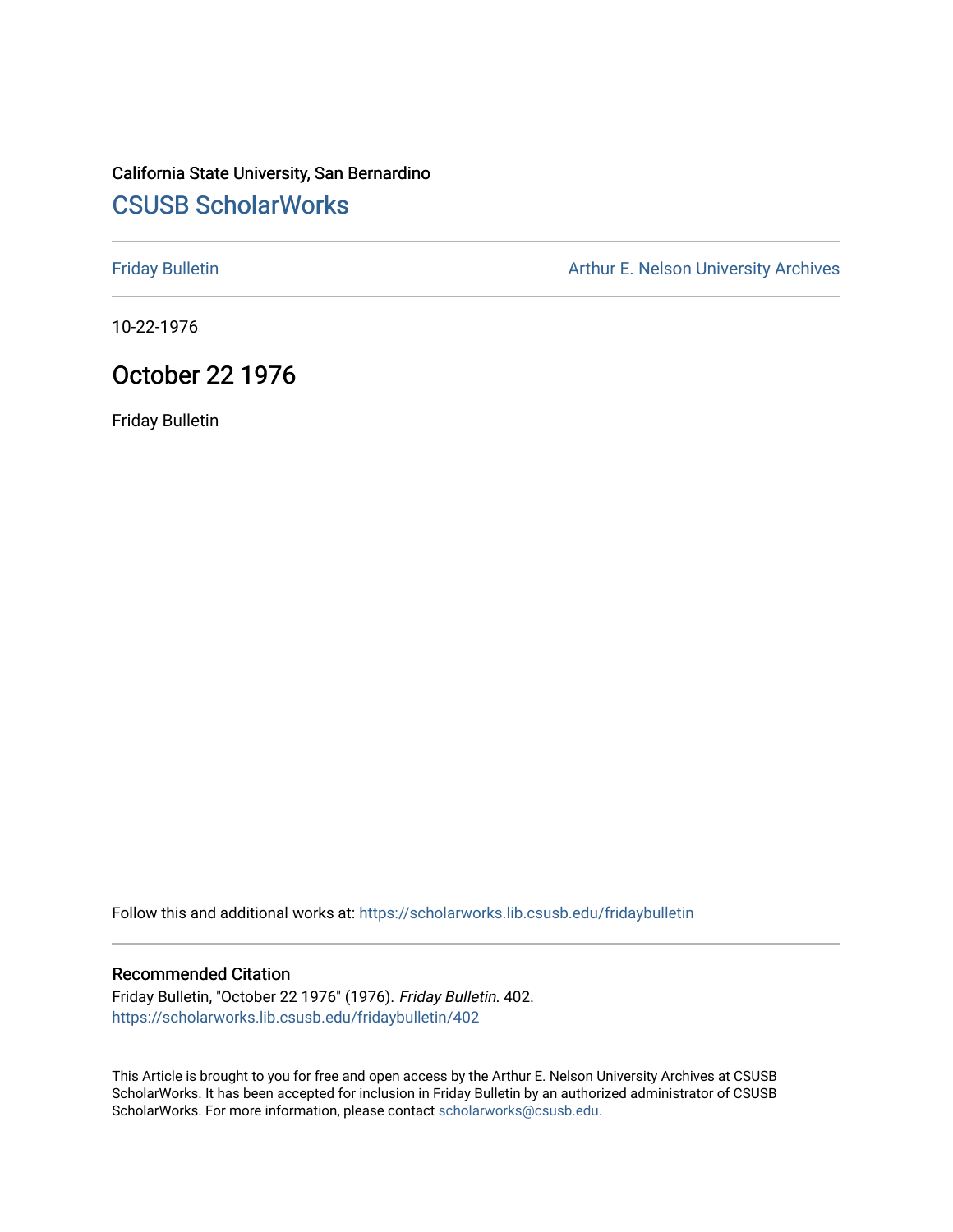HE **BULLETIN** CALIFORNIA STATE COLLEGE . SAN BERNARDINO

October 22, 1976

COLLEGE TO WELCOME An estimated 300 high school seniors from San Bernardino<br>HIGH SCHOOL SENIORS and Riverside counties will discuss career alternatives HIGH SCHOOL SENIORS and Riverside counties will discuss career alternatives<br>IN CAREER DAY THURSDAY with community professionals during Career Day, next with community professionals during Career Day, next Thursday, October 28.

Also on hand to offer career guidance and advice will be Cal State faculty and students.

The visiting students and their advisors, representing 20 high schools, will also hear about the College's degree and certificate programs, sit in on classes, have lunch, view department demonstrations and tour the residence halls and other facilities.

also he<br>
have 1:<br>
facili<br>
T<br>
since<br>
pating<br>
have be<br>
PARALE<sup>1</sup> The annual all-day program has been a popular event for high school seniors since its beginning four years ago. Since all areas of the College are participating in Career Day, Vice President J.K. Thomas states that he hopes no tests have been scheduled which would conflict with the participation of CSCSB students.  $*$  \* \*

PARALEGAL PROGRAM A new certificate program in paralegal studies, designed with<br>OFFERED BY COLLEGE the help of local attorneys, is being offered by the College the help of local attorneys, is being offered by the College this quarter.

Cal State is one of only three four-year colleges and universities in California to offer such a program, according to Brij Khare, Chairman of the Political Science Department.

To earn the certificate, a student must take eight core courses and three elective courses or successfully challenge them by taking an exam. It would be possible to complete the required 40 quarter units of work in three quarters.

The core courses are law office and the role of paralegal, legal research and writing, wills, estates and trusts, contract law, tort law, property law, law of evidence and litigation.

Because of student demand some expanded class offerings may be scheduled Winter and Spring Quarters, according to Edward Erler, program coordinator, who adds that the program is the only one in the state to combine liberal arts requirements with legal studies.

An informal evaluation of transcripts and information on the program is available through Dr. Erler of the Political Science Department. **\* \* \*** 

SWINE FLU SHOTS ARE Swine Flu Shots are scheduled to be offered in the Student SCHFINTIED FOR CAMPUS Health Center as soon as the vaccine shipment is received on campus. The shots will be available to all students, faculty and staff, free of charge.

Continued on Page 2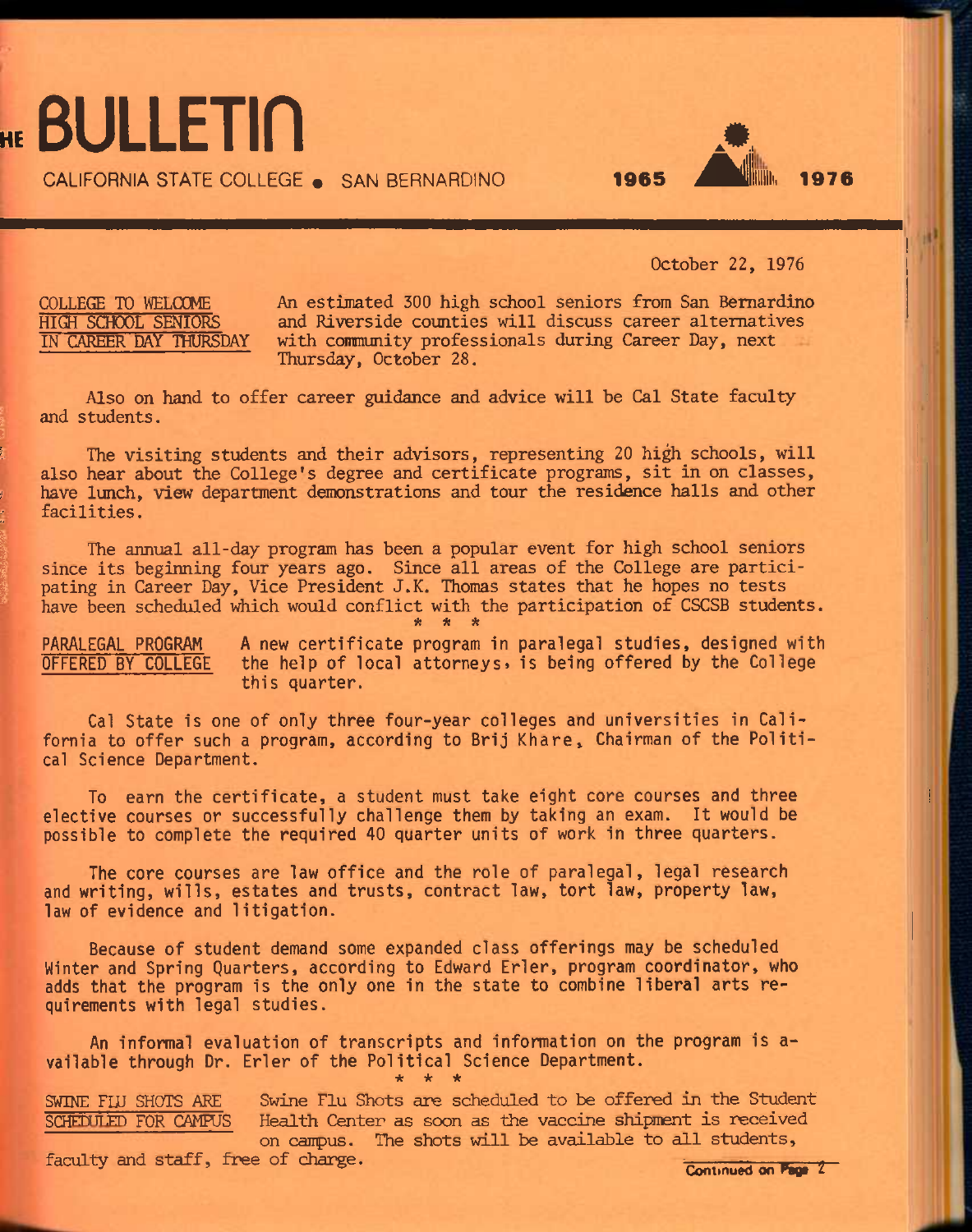$\begin{bmatrix} \text{SWINE} & \text{FLU} \\ \text{Continued from page} & 1 \end{bmatrix}$ 

The Health Center expects to receive the vaccine some time next week. The shots will be given daily in the Center *from* 10 a.m. to  $4:30$  p.m. and on Wednesday from 5 to 7 p.m. for the benefit of evening students, faculty and staff.

Dependents will not be eligible to obtain the shots.

For the benefit of its readers, the Bulletin has attached an information sheet containing facts regarding the Swine Flu Vaccine.

ft ft ft

21 STAFF MEMBERS AWARDED SERVICE PINS & CERTIFICATES

Twenty-one staff members were honored last week when President Pfau awarded 10-year pins and fiveyear certificates to staff in recognition of their years of service to the College.

The awards were made at two sessions of the annual State of the College meeting. Ten-year pins were awarded to Margaret Richards, JoAnn Von Wald, Tony Britto, Richard Ceballos, Joy Robertson, Sue Ellis, James Kelly and Vivian McEachern.

Certificates were presented to Arthur Butler, Lucy Hauer, Virginia McKenzie, Meredith Morrow, Nadine Horenburg, Sandi Jensen, Richard Nunez, Libby Quinlan, Pat Scott, Lydia Sullivan, Gerald Welch, Lois Ljunggren, and Cheryl Weese.

MARGARET DOANE Margaret Doane, Lecturer in English who joined the teaching staff RECEIVES PH.D this Fall, has been notified that she has been awarded the degree of Ph.D. in English from the University of Oregon, effec-

tive August, 1976. Dr. Doane's dissertation was on "The Continuation of Romantic Concepts of Innocence and Evil in Robert Browning's The Ring and the Book. ft ft ft

NEW EXTERNAL DEGREE PROGRAM OFFERS M.A. IN EDUCATION WITH COUNSELING OPTION

A new pilot external degree program In Education leading to the M.A. degree with an option in counseling has been approved to be offered to Coachella Valley teachers interested in counseling.

All courses will be given in Coachella Valley locations. Qualified holders of a bachelor's degree can complete the course work in  $1\frac{1}{2}$  to 2 years.

Lloyd Campbell is director of the program. Currently the College offers an M.A. with elementary option in Coachella also.

ra. With clumentary option in codencing taken now for the annual Faculty Potluck *DINNER PLANNBD~ Dinner, sponsored by the Faculty Wives Club.* 

*All faculty (newcomers, old-timers, singles),their spouses or guests are welcome. The dinner is scheduled for Saturday, November 6 at 7 p.m. in the Lower Commons. Needed to complete the menu are hors d'oerves, salads, main dishes and desserts. Phone Dorothy Jambor, 862-1089, for reservations and information.* 

CSCSB BULLETIN

The California State College, San Bernardino BULLETIN is published by the Office of Col-<br>lege Relations, AD-151, Ext. 7217 Material fur publication must be received by noon Tuesday before the Friday of publication.

Editor . . . . Barbara Nolte Printed at Duplicating

PERSONALS- Best wishes of the College go to *and JlobeAt McKenzie on the oecaiton* oj5 *theiA. moAAlage* Sep-temfaeA 23 *tn*  Las Vegas. Mr. and Mrs. McKenzie (Sheryl Guidry,

*ActtvttieJi] make tkelA home tn Saltna^. Cottege extendi 6ympathy to Dr.* Robert Senour on the death of his grandmother *OctobeA 21 tn Indiana.* 

*2*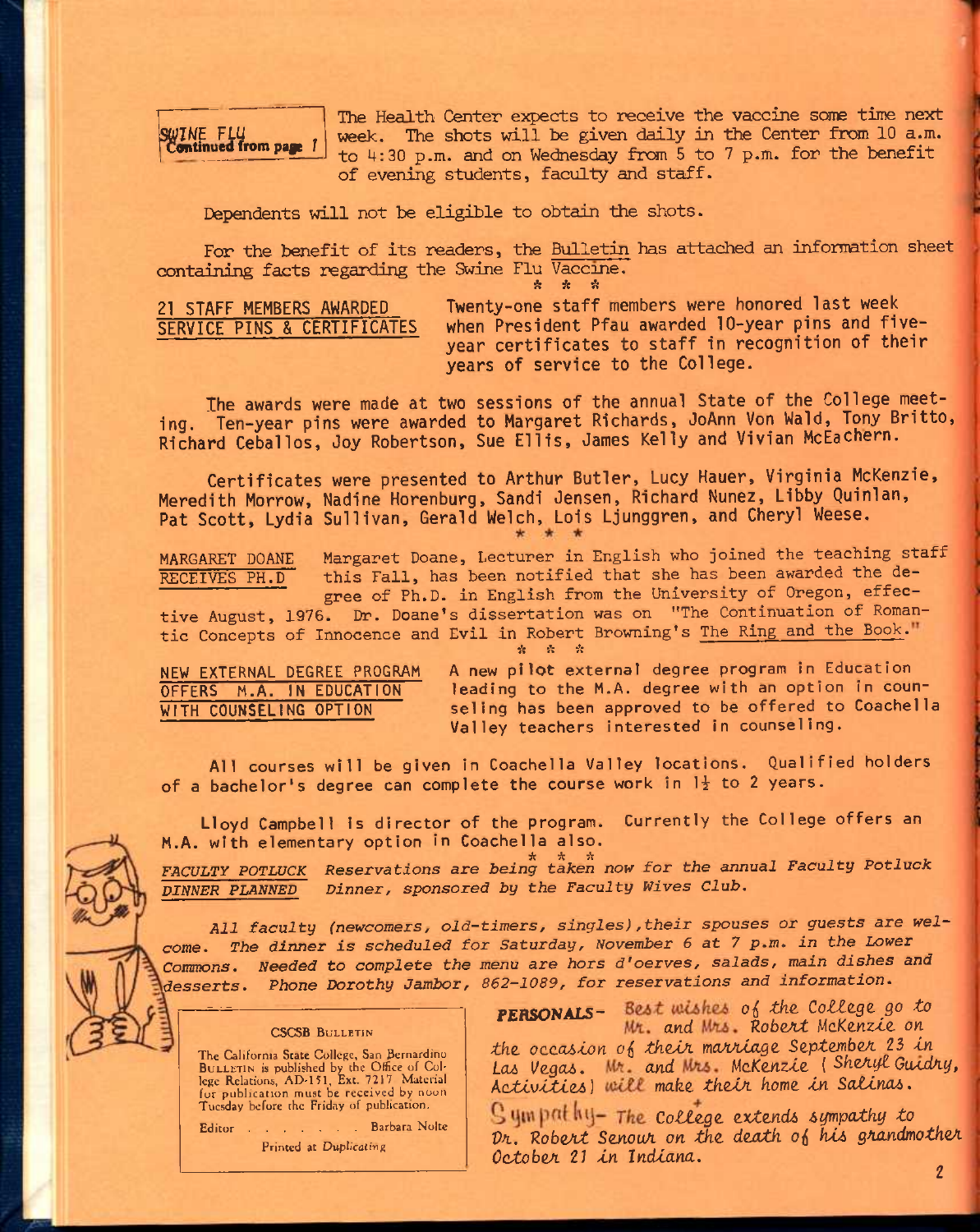TICKETS GO ON SALE A cast of 15 Is In rehearsal for "Three Men on a Horse," the HMAV P6R PA**L**L P**LAY** final play of the College's Bicentennial American Series, selected by Director William Slout because of its typical

American farce comedy style of the 30's.

Tickets go on sale Monday in the Drama Dept., FA-102, Ext. 7452, for the play, which opens 8:15 p.m. Thursday, November 11. Admission is \$2 for faculty and staff; \$1.50 students and senior citizens; \$2.50 general admission.

| <b>RECREATION HOURS FOR</b><br>P.E. FACILITIES LISTED<br>activities are scheduled: | Fall Quarter recreation hours for P.E.Facilities are given<br>below, to be in effect except when classes and intramural |
|------------------------------------------------------------------------------------|-------------------------------------------------------------------------------------------------------------------------|
| Outdoor Courts                                                                     | Gym, Weight& Locker Rooms & Pool                                                                                        |
| Monday-Friday, 8 a.m.-9 p.m.                                                       | Monday & Wednesday, 8 a.m.-9 p.m.                                                                                       |
| Saturday & Sunday, Noon-9 p.m.                                                     | Tuesday, Thursday & Friday, 8 a.m.-5:30 p.m.                                                                            |
| NOTE: Pool to be used by campus per-<br>sonnel only (2 or more) &                  | Saturday, 10 a.m.-5:30 p.m.<br>Sunday, 10 a.m. -8:30 p.m.                                                               |
| their accompanied dependents.                                                      | NO lifeguard on duty.                                                                                                   |

\$96,000 GRANT RECEIVED The College has received a new grant from the U.S. Army<br>FOR FLOUR BEETLE RESEARCH Research Office to continue work on the genetic con-Research Office to continue work on the genetic control of flour beetles.

\$46,000 has been awarded for the first year and the second year increases to \$50,000, with the possibility of the Army funding a third year of research.

Alexander Sokoloff, Professor of Biology and Director of the Tribolium Stock Center, one of the world's leading research laboratories in the fight against the flour beetle, states that the Army is concerned because of problems encountered in shipping stored products long distances. The most promising means of control appear to be genetic methods.

In 1973 a three-year grant was received from the Army for research, as well as a contract for maintenance of the center.<br>Subsetting

SUNDAY,<br>Oct. 24 Leslie I. Harris String Quartet 7:30 p.m. Sunbar,<br>Oct. 24 Leslie I. Harris String Quartet prints the light I.D. PS-10 - *KdmUi&loYi \$1.50; ChlZd/ian B Siiidznt& i* 

*. Applications are invited for*  for **vour information** assignment as Resident Direc*tors of overseas study centers* 

*+* 

*of the Int'l Programs of CSUC for 1978-79. Appointments are made a year in advance. Positions in Germany and Sweden are 12-mo.; France, Italy and Spain are 10 mo. Part-time appointments are made for Israel, Japan, and the U.K. Deadline for applying is Jan. 15, 1977. Forms available from Robert A. Lee, AD-109. +* 

*.Open enrollment period for signing up for or changing medical and hopsital care programs continues to Nov. 15. Contact Personnel Office for necessary* forms.

*.Nomination forms are available for the \$150,000 Tyler Ecology Award for individuals or team who have "conferred the greatest benefit on mankind in the field of ecology and environment." Deadline is Dec. 1; Contact Dr. George Bales, Pepperdine U, (213)456-4000.* 



3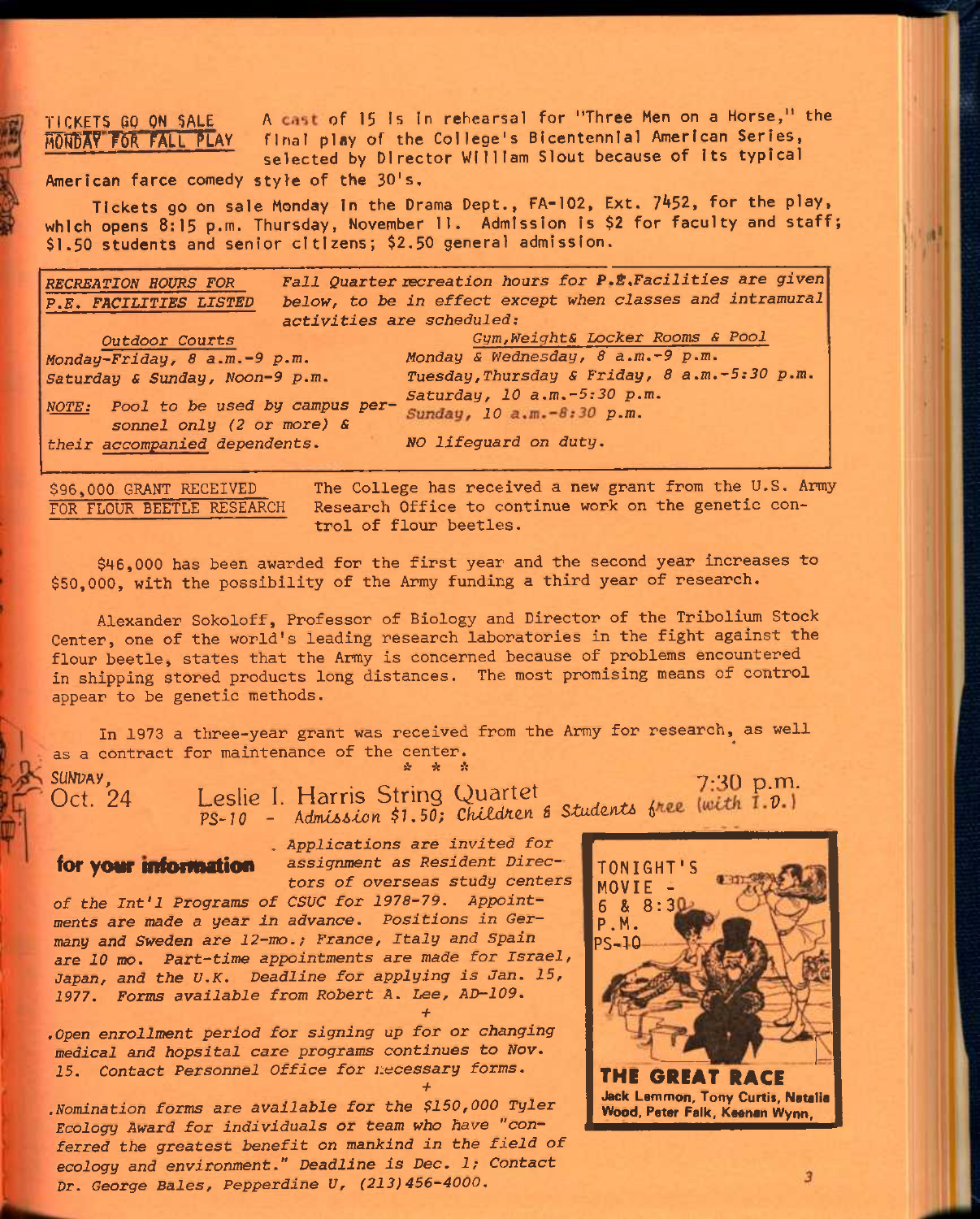eaking up **Eichard Ackley** (Aca. Admin.) was guest speaker for the Commander, 22nd Air Refueling Teaking up. Hichard Ackley (Aca. Admin.) was guest speaker for the Commander, 22nd Air Refueling Squadron, March Air Force Base, discussing educational opportunities available to active duty servicemen in the local area. Squadron, March Air Force Base, discussing educational opportunities available to active duty servicemen in the local area.

+ Dominic Buiparella (Sociology) spoke at Riverside Poly High School on "The Socialization of United States Marine Recruits," Oct. 7.

Chuck Christie (Public Admin.) was guest speaker at Bakersfield's annual ASPA Scholarship Bar-b-que, Oct. 1, discussing the Regional and National Organization of ASPA (American Society for Public Administration).

+ Russell DeRemer (Activities) addressed the San Bernardino Chamber of Commerce last month on "A Perspective on Earthquakes." Dr. DeRemer also spoke at the Chino Men's Correctional Institute on the same topic, Oct. 14.

+ Margaret Gibbs (Administration) spoke to the County Dept. of Public Social Services on "Public Relations in the Public Sector," Oct. 5. Dr. Gibbs also spoke to the Del Rosa Federated Women's Club on "You Can Fight City Hall," Oct. 14.

+

+

+

+

+

+

Bruce Golden (English) discussed "Poetry and Writing Careers" at the Colton High School Career Center, Oct. 19.

Chris Grenfell (P.E. & Recreation) spoke at Fairview Jr. Academy on "'76 Olympics," Oct. 14, in Highland.

Lee Kalbus (Chemistry) spoke to the Superintendents of the Colorado Desert Administrators Assn., Sept. 28 on the Energy Institute, to be offered in Palm Springs this fall, Oct. 26 - Jan. 11 by Drs. Kalbus and Mantei.

Carolyn Martin (P.E. & Recreation) spoke to the Cucomonga Rotary on "Fitness for the Fat, Funny, and Functional," Oct. 5. Ms. Martin also spoke to the High-Twelve Club on the same topic, Oct. 8, at the Plantation.

Joe Moran (Art) spoke to the Chicano Studies class at Eisenhower High School, Oct, 13,

Gary Ray (Administration) spoke to the Cucsimonga Rotary on "Environmental Impact Reports," Oct. 19.

Neville Spencer (Math) spoke to the San Bernardino Uptown lions Club on "You Want to Bet! (Suprising Odds of Simple Occurrences)," Oct. 5.

James Urata (Building Coord.) spoke to a group of county employees about "Asian American Concerns," Sept, 24,

Joseph Yabu (Education) headed a panel discussion at the Local Administrators of Vocational Education and Practical Arts meeting on the "Ryan Bill Vocational Credential Program," Oct. 15.

Professional Activities Donald Caetano (Sociology) has had his article, "The Relationship of Medical Specialization To Complications in Pregnancy and Delivery, Birth Injury and Malformation," accepted for publication by Obstetrical and Gynecological Digest. +

Amer El-Ahraf (Health Science and Human Ecology) served as a consultant to the State Dept. of Health regarding environmental health problems in Big Bear Valley. Dr. El-Ahraf was also keynote speaker of the Bear Valley legional Resources Seminar, co-sponsored by the Inland Counties Health System Agencies, at Pine Summit Camp Grounds, Oct. 5.

+

David Shichor (Sociology) had two articles published this summer: "Perceived School-Experience of Continuing and David Shichor (Sociology) had two articles published this summer: "Perceived School-Experience of Continuing and<br>Non-Continuing Delinquents in Israel," <u>Die Dritte Welt</u> (1975 No. 2 – delayed printing) pp. 143-156, and wit (American Criminal Justice Assn.) June 1976, pp. 13-24.

+ Richard Siegel (English) has had an article, "The Little Boy who Drops His Pants in a Crowd: Tomi Ungerer's Art of the? Comic Grotesque," accepted for publication ih the Jan. issue of The Lion and the Unicorn: A Critical Journal Children's Literature, Dr, Siegel has also been invited to spealt on this topic at the Children's Literature Seminar of the Modern Language Assn, in New York on Dec, 29. **« «** 

| <b>DIRECTORY</b><br><b>CHANGES</b>                                                                                                                                                                                   | 7395 | ADDITIONS: The following new employees are welcomed to campus:<br>BLOMQUIST, Christina<br>Reading Spec., EOP<br>$SS-173$ | $\text{\Leftrightarrow}$ 70 N. $\text{TE}^{\text{H}}$ St.<br>San Bernardino, 92407 |                                                                                                                                                                                                                                                                                                                                                                                                                                   |                                              |
|----------------------------------------------------------------------------------------------------------------------------------------------------------------------------------------------------------------------|------|--------------------------------------------------------------------------------------------------------------------------|------------------------------------------------------------------------------------|-----------------------------------------------------------------------------------------------------------------------------------------------------------------------------------------------------------------------------------------------------------------------------------------------------------------------------------------------------------------------------------------------------------------------------------|----------------------------------------------|
|                                                                                                                                                                                                                      | 7398 | HUGHES, Jackie<br>Cler. Asst., V.A.<br>$SS-144$                                                                          | 7395                                                                               | RIESTER, Joanne (David)<br>Cler. Asst., EOP<br>$SS-183$                                                                                                                                                                                                                                                                                                                                                                           | 3480 Pershing<br>San Bdno. 92405<br>882-4557 |
| PROMOTIONS: Congratulations to: Liz Griffin to Cler. Asst. IIB, Fin. Aid; Sherri Ackley to Cler. Asst. IIB, Activities<br>Jacob Mast to Building Maintenance Worker.<br>LEFT THE COLLEGE: Vicki Faustini (Nat. Sci.) |      |                                                                                                                          |                                                                                    |                                                                                                                                                                                                                                                                                                                                                                                                                                   |                                              |
| <u> 1986 - Andrej Marie Barcellon, politik e</u> ta es<br><b>EMPLOYMENT OPPORTUNITIES</b><br>$0.1 - 0$ TOD TEMPLATE TEMPLATION CORRECT CONTACT TEMPLOMETRY ATTENDS TO A THE                                          |      |                                                                                                                          |                                                                                    | Custodian - Qual.: 1 yr. pd. cust. exp.; $\frac{3716}{\text{me}}$ : perm.; 40 hrs./wkly; apply by Oct. 26.<br>Equipment Tech. I - to work in the Music Dept. under the direction of Dept. Chairman. Qual.:<br>1 yr. exp. in the maintenance & repair of musical instruments, including wind, string, &<br>percussion instruments; ability to maintain records & files for inventory control; \$553.50/mo.; 20 hrs. wkly; apply by |                                              |

Oct. 26. FOR FURTHER INFORMATION CONTACT THE PERSONNEL OFFICE IN SS-151, EXT. 7205.

ADMINISTRATIVE San Diego State U has an opening for Dir., Admissions and Records. Salary commensurate with exp. &<br>OPPORTUNITIES ed.; application deadline Dec. 31. For further information see Faculty Senate Bulletin Board A OPPORTUNITIES ed.; application deadline Dec, 31. For further information see Faculty Senate Bulletin Board AD-I69, **» \* \*** 

*i,*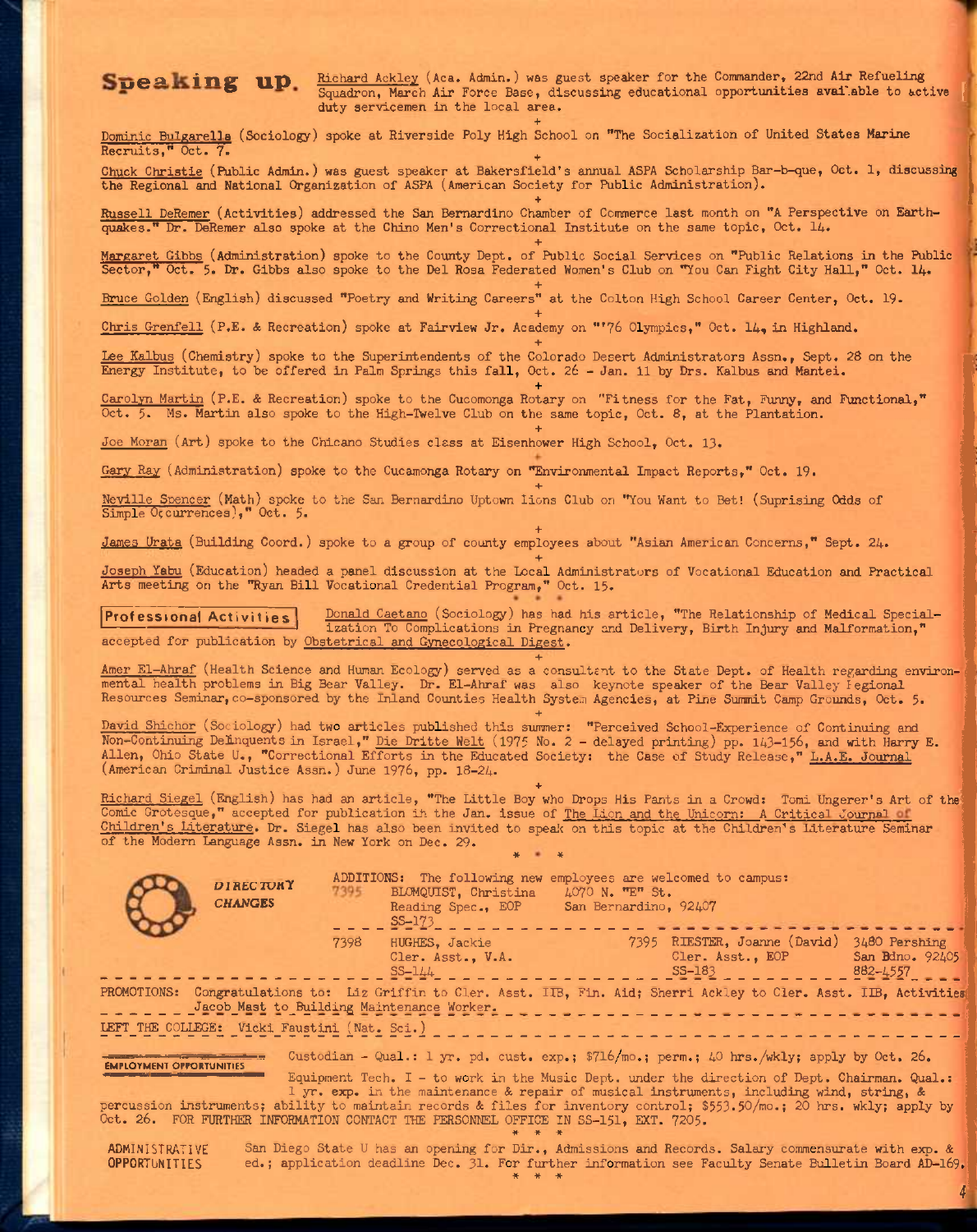

## at CALIFORNIA STATE COLLEGE, SAN BERNARDINO

# when.

**MIDAY, OCTOBER 22** 

 $1:00 p.m.$ 2:30 & 4:00 p.m. 6:00 & 8:30 p.m. **MURDAY, OCTOBER 23**  $9:00 a.m.$ 10:00 a.m.  $1:00 p.m.$ 6:00 p.m. **MDAY, OCTOBER 24** 7:30 p.m. **MIDAY, OCTOBER 25** 8:00 a.m.  $9:00a.m.$ 12 noon  $1:00$   $p.m.$  $1:30 p.m.$  $1:30 p.m.$  $3:00 p.m.$  $3:00 p.m.$ 3:00 p.m. **MESDAY, OCTOBER 26**  $9:00 a.m.$  $12 \text{ noon}$ 12 noon  $1:00 p.m.$ 3:00 p.m. 5:00 p.m.  $5:00 p.m.$  $7:00 p.m.$ **EDNESDAY, OCTOBER 27**  $8:00a.m.$  $9:00 a.m.$  $9:00a.m.$ 12 noon  $12$  noon 10:00 a.m.  $3:00 p.m.$ 

3:00 & 4:00 p.m. 6:00 p.m.

# what ... where.

Intramural 3-Person Basketball CSCSB Nurses Association Meeting

Deadline for Winter Quarter Student Teaching Applications Soccer Club Meeting Intramural Flag Football Film; "The Great Race"  $LC - 42$ LC-204 P.E. Fields PS-10 Overnight Backpack Trip "ESCAPE\* 4-H Bike-A-Thon Diabetes Forum P.E. Parking Lot Campus Roads co-104, Lc-247, 245, 276, 271, 277 CSEA Dinner-Dance Elk's Club; 1540 N. Rialto Ave.; Fontana Leslie I. Harris String Quartet Faculty Mini Grant Application Deadline Tickets go on sale for "Three Men on a Horse" Teacher Corps LDSSA Meeting Tertulia en Espanol Upward Bound Meeting GSU Meeting Faculty Senate Committee Meeting Admin. Council Intramural Coed Softball learning Center Session; "Indexes & Abstracts: Researching Journal Literature" Marine Recruiters Human Services Meeting Christian Life Club Meeting A.S.B. Senate Meeting Film Festival: "Easy Living'\* Intramural Badminton Doubles IOC Meeting Village Council Meeting A.S.B. Executive Cabinet Meeting Marine Recruiters A.S.B. Fall Elections Open Wide Oral Cancer Detection & Therapy Seminar II)SSA Meeting Student Recital of Music Majors Newman Club Meeting Film Festival: "Easy Living" Learning Center Session: "Practicum: Researching Journal Literature" PS-10 Call Ext. 7373 FA-102 LC-500 CO-219 CO-125 LC-271 LC-277 SS-171 SS-171 P.E. Fields LC-I30 Commons<br>SS-171<br>LC-276 SS-171 IC-Listening Fac. Gym • SS-171 CO-219 SS-171 Commons LC^=South Entrance CO-104 CO-219 FA-104 CO-219 IE-Listening Fac. LC-13O

> Gym BI-129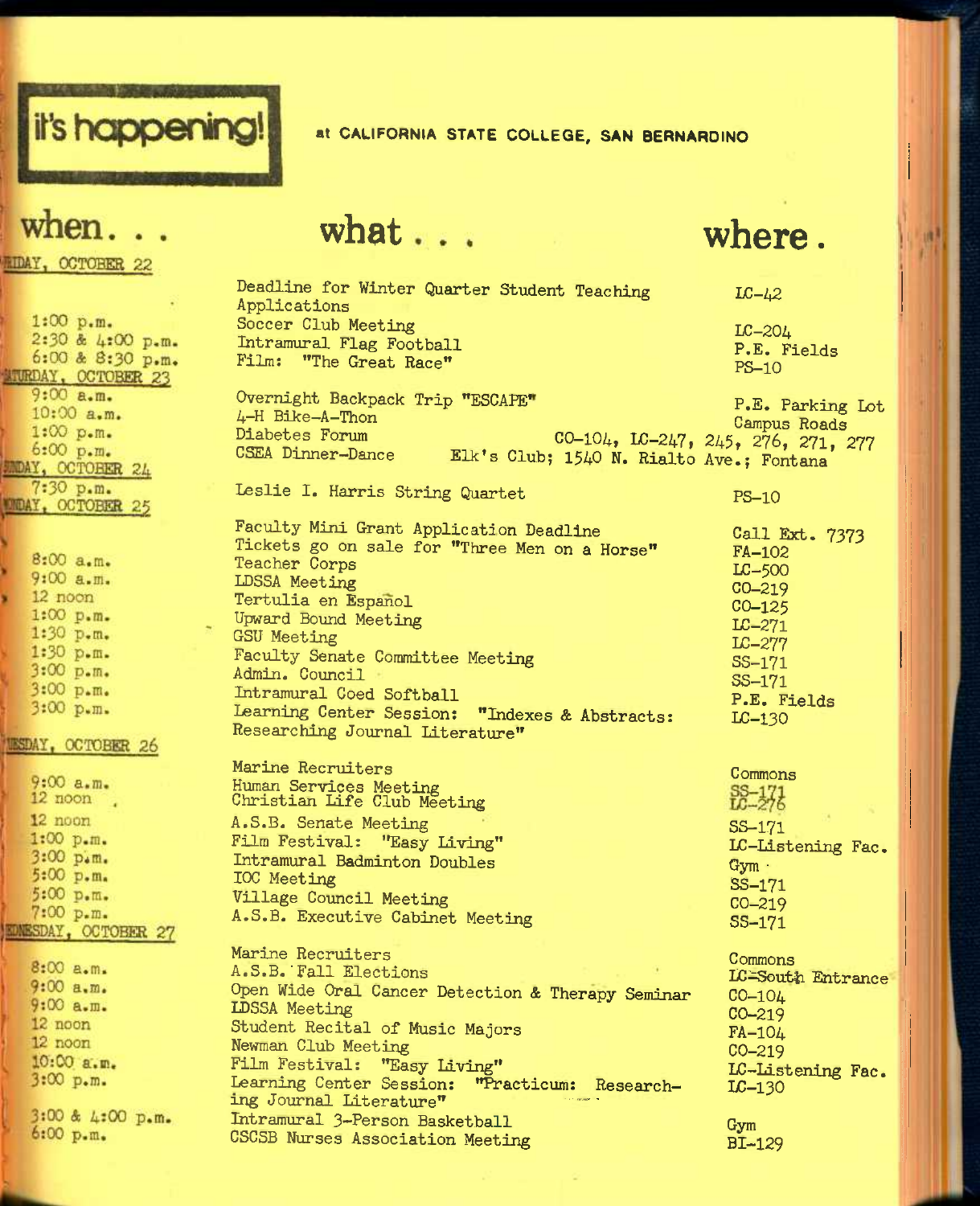| THURSDAY, OCTOBER 28 |                                                                      |                         |
|----------------------|----------------------------------------------------------------------|-------------------------|
| 8:00 a.m.            | High School Career Day                                               | Gym, $LC-500$ , $CO-10$ |
| 8:00 a.m.            | A.S.B. Fall Elections                                                | LC-South Entri          |
| $12$ noon            | M.E.Ch.A. Meeting                                                    | $LC-276$                |
| 1:00 p.m.            | <b>Econ Faculty Meeting</b>                                          | SS-171                  |
| 5:00 p.m.            | Sports Committee Meeting                                             | $PE-122$                |
| $6:30$ p.m.          | A.S.B. Executive Cabinet Meeting                                     | SS-171                  |
| 7:00 p.m.            | Donkey Basketball Game                                               | Large Gym               |
| 7:00 p.m.            | Woodpushers Anonymous Chess Games                                    | SS-Atrium               |
| FRIDAY, OCTOBER 29   |                                                                      |                         |
|                      | Library Exhibit, "Carl Sandburg" Opens                               | Library                 |
| $10:00$ a.m.         | Environmental Studies Meeting                                        | SS-171                  |
| $2:30$ & $4:00$ p.m. | Intramural Flag Football                                             | P.E. Fields             |
| $6:00$ & $8:30$ p.m. | Film: "The Man Who Laughs" and "Phantom of the<br>Opera <sup>n</sup> | $PS-10$                 |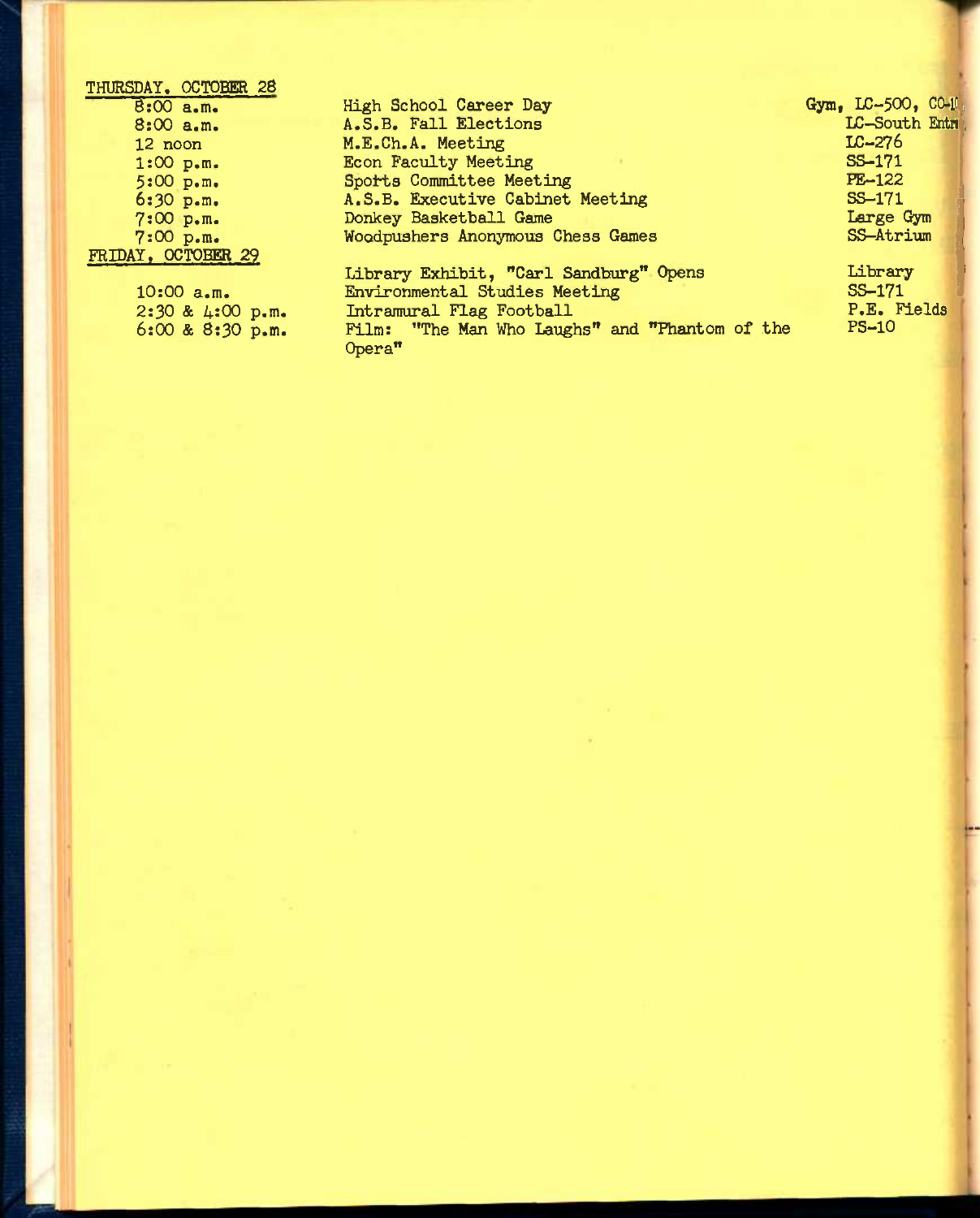# IMPORTANT INFORMATION ABOUT SWINE INFLUENZA (FLU) VACCINE

### **The Disease**

Influenza (flu) is caused hy viruses. When people get flu they may have fever, chills, headache, dry cough or muscle aches. Illness may last several days or a week or more, and complete recovery is usual. However, complications may lead to pneumonia or death in some people. For the elderly and people with diabetes or heart, lung, or kidney diseases, flu may be especially serious.

It is unlikely that you have adequate natural protection against swine flu, since it has not caused widespread human outbreaks in 45 years.

### **The Vaccine**

The vaccine will not give you flu because it is made from killed viruses. Today's flu vaccines cause fewer side effects than those used in the past. In contrast with some other vaccines, flu vaccine can be taken safely during pregnancy.

One shot will protect most people from swine flu during the next flu season; however, either a second shot or a different dosage may be required for persons under age 25. If you are under 25 and a notice regarding such information is not attached, this information will be provided to you wherever you receive the vaccine.

### **Possible Vaccine Side Effects**

Most people will have no side effects from the vaccine. However, tenderness at the site of the shot may occur and last for several days. Some people will also have fever, chills, headache, or muscle aches within the first 48 hours.

### **Special Precautions**

As with any vaccine or drug, the possibility of severe or potentially fatal reactions exists. However, flu vaccine has rarely been associated with severe or fatal reactions. In some instances people receiving vaccine have had allergic reactions. You should note very carefully the following precautions:

- **.** Children under 18 years of age should not routinely receive flu vaccine.
- **People with known allergy to eggs should receive the vaccine only under special medical supervision.**
- **People with fever should delay getting vaccinated until the fever is gone.**
- **People who have received another type of vaccine in the past 14 days should consult a physician before taking the flu vaccine,**

*//you have any questions about flu or jlu vaccine, please ask.* 

## INTRODUCTION

You probably have heard a good deal about swine flu and swine flu vaccine. You may know, for example, that swine flu caused an outbreak of several hundred cases at Ft. Dix, New Jersey, early in 1976–and that before then swine flu had not caused outbreaks among people since the 1920's.

With the vast majority of Americans being susceptible to swine flu, it is possible that there could be an epidemic this winter. No one can say for sure. However, if an epidemic were to break out, millions of people could get sick. Therefore, a special swine flu vaccine has been prepared and **tested** which should protect most people who receive it.

Certain people, such as those with chronic medical problems and the elderly, need annual protec**tion against flu.** Therefore, besides protection against swine flu, they also need protection against another type ot flu (Victoria flu) that was around last winter and could occur again this winter **A**  separate vaccine has been prepared to give them protection against both types of flu.